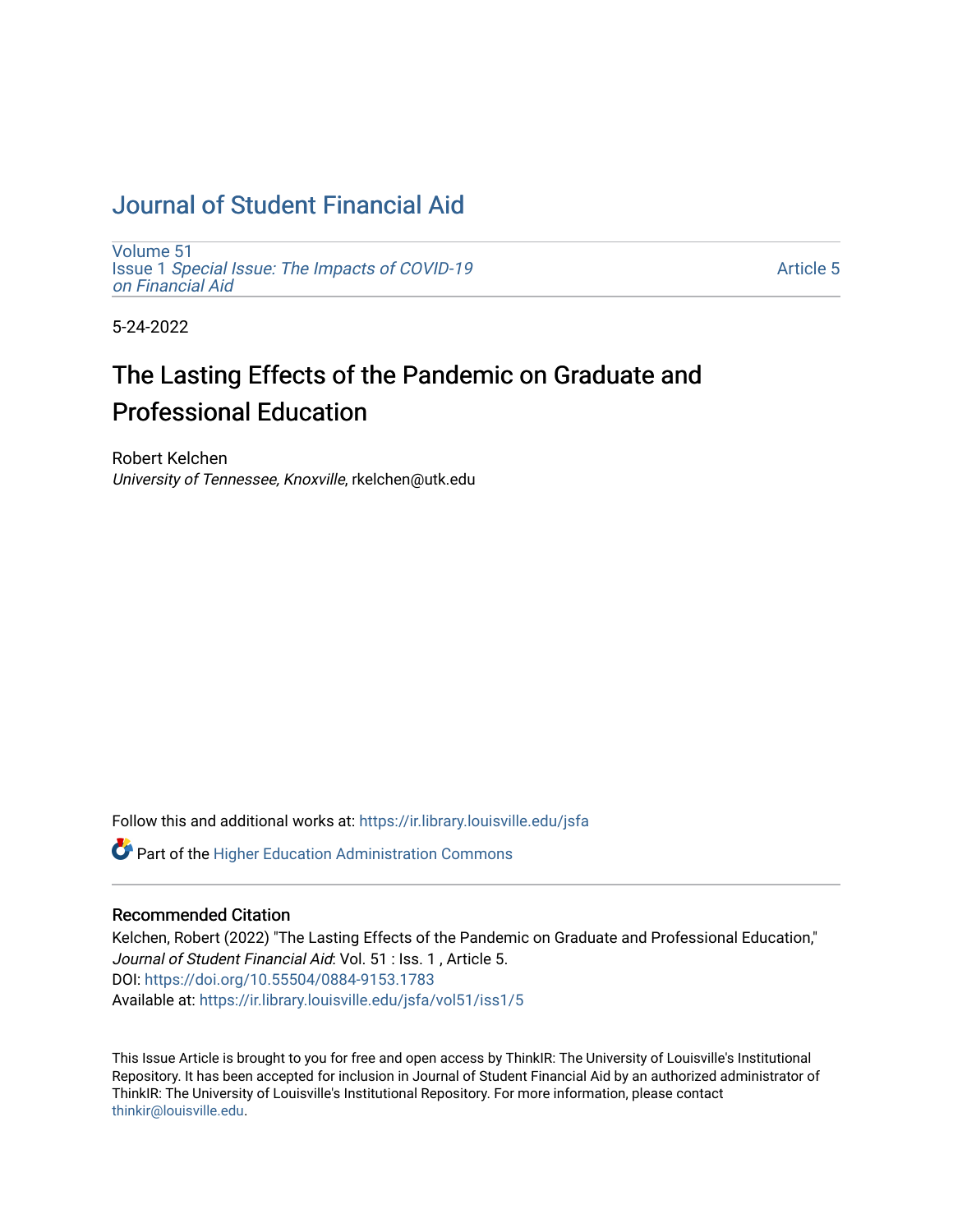## **The Lasting Effects of the Pandemic on Graduate and Professional Education**

## **By Robert Kelchen, University of Tennessee, Knoxville**

## *Abstract:*

The coronavirus pandemic caused a shift in the American higher education system. Many institutions switched from in-person to virtual platforms. Since graduate and professional students are more likely than undergraduate students to enroll in a hybrid or online program, they were less affected by the transition to online education. However, the decrease in undergraduate enrollment during the pandemic further squeezed institutional finances showing a decline in international graduate enrollment in the United States. As universities place additional scrutiny on program finances, departments will face pressure to reduce the number of assistantships that are not supported by external grants and contracts, which will disproportionately affect international enrollment. Additionally, the large graduate and professional student loan debt and benefits they receive from repayment plans are issues. Congress and the U.S. Department of Education may pursue efforts to limit the benefits that graduate and professional students receive from the federal student loan program.

*Keywords*: financial aid, higher education policy, graduate and professional education, and online education

he coronavirus pandemic of the early 2020s resulted in the greatest shock to the American higher education system since at least World War II. Physical campuses were rapidly emptied during the spring of 2020 and in-person classes were hastily moved to a virtual format. Enrollment of new In the coronavirus pandemic of the early 2020s resulted in the greatest shock to the American highered during the spring of 2020 and in-person classes were hastily moved to a virtual format. Enrollment of new undergraduate groups, declined precipitously during the 2020-21 academic year (Baer & Martel, 2020; National Student Clearinghouse Research Center, 2020). The lingering financial effects of the pandemic on higher education may be as large as \$115 billion (Kelchen et al., 2021), and federal relief funds and large reductions in staffing (Bauman, 2021) are unlikely to fully cover losses to the sector.

Most of the attention during the pandemic has been devoted to undergraduates, and that is justifiable due to large declines in undergraduate enrollment. To this point, the direct effects on graduate and professional education have been less visible. Enrollment at the graduate level increased by 4.6% between spring 2020 and spring 2021, compared to a 4.9% decline in undergraduate enrollment (National Student Clearinghouse Research Center, 2021). Nearly one-third of graduate students were enrolled in fully online programs prior to the pandemic, which was more than twice the rate of undergraduate students (National Center for Education Statistics, 2021). This means that the sudden shift to online courses affected fewer graduate students.

The effects of the pandemic on graduate and professional education are likely to take longer to unfold, and are likely to last for years to come. In this article, I highlight four changes that I expect to see in the coming years. The first is a sharp increase in the share of students enrolled in partially or fully online programs. The second change is heightened scrutiny on the growth of programs due to an increased hesitance for institutions to commit to new spending. Third, I fear that declines in international student enrollments may be long lasting given geopolitical tensions and challenges in getting students to the United States for several years. Finally, federal student loans and income-driven repayment plans for graduate and professional students may be limited in coming years due to concerns about the price tag to taxpayers.

## **Increases in Online and Hybrid Enrollment**

While graduate students have historically been more likely to enroll in a hybrid or online program than undergraduate students, the majority of students at public and private nonprofit institutions were still taking at least some in-person classes as of fall 2019. At that time, about 60% of students were taking exclusively in-person classes and another 10% of students were taking a mix of online and in-person classes in these sectors. This means that 30% of students outside of the for-profit sector were enrolled fully online,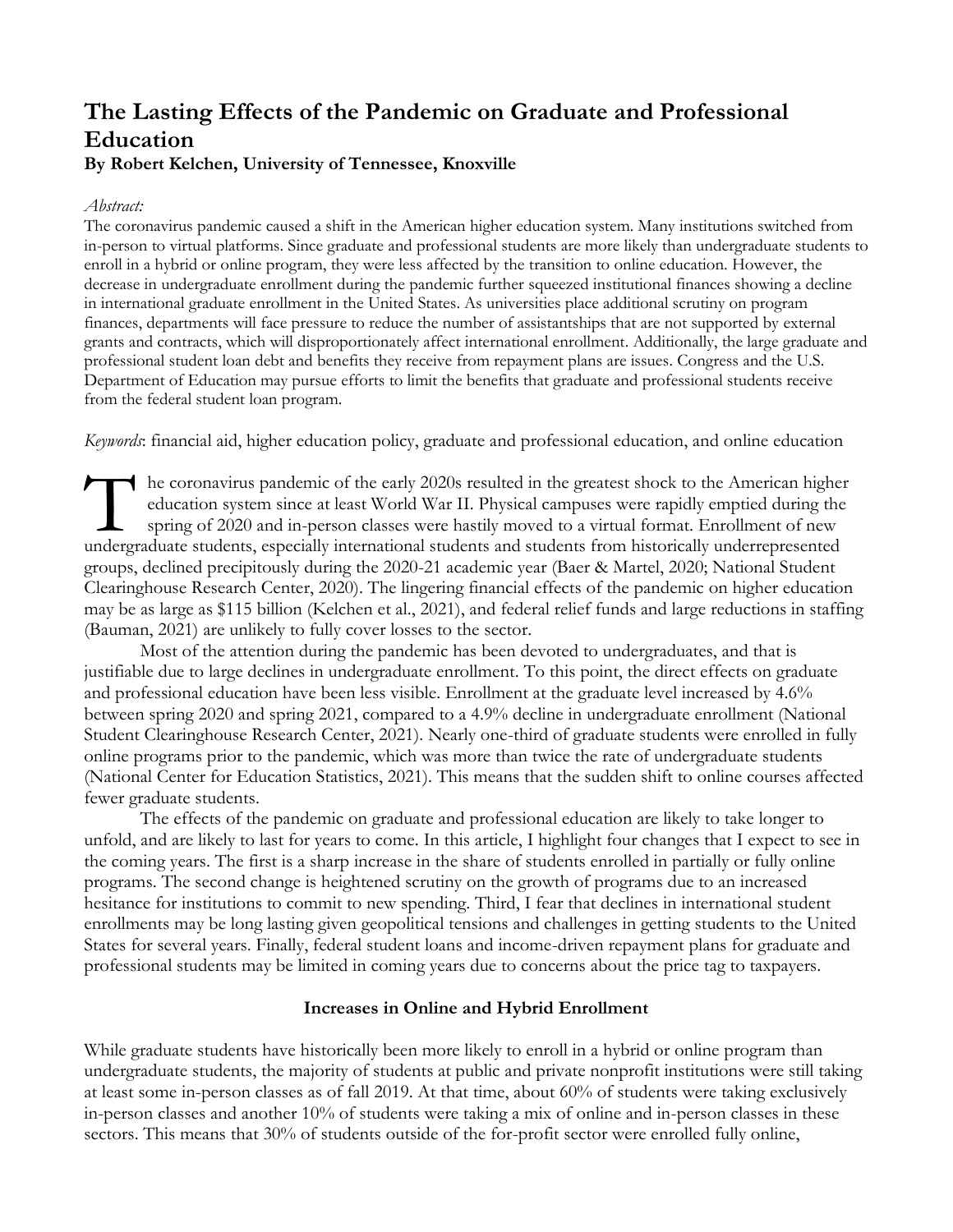#### Kelchen: Effects of the Pandemic on Graduate & Professional Education

compared to 91% of students attending for-profit institutions (National Center for Education Statistics, 2021).

While for-profit colleges have offered the vast majority of their graduate programs exclusively online for the past decade, the pre-pandemic trend in adoption among nonprofit colleges was relatively slow. Approximately 15% of students attended fully online programs in 2012 (National Center for Education Statistics, 2013). Prior to the pandemic, the conditions for a sharp increase in online and hybrid enrollment among graduate students were already present. A majority of recent bachelor's degree recipients took at least one online course as undergraduates (author's calculation using data from the Baccalaureate and Beyond survey), giving them familiarity with the format. Nearly 40% of graduate and professional students were employed full-time in positions other than assistantships in 2016, and 30% had dependent children (author's calculation using data from the National Postsecondary Student Aid Study). These factors make the increased flexibility of online or hybrid programs more appealing and can reach audiences not served by fully in-person programs.

Even if more students are interested in enrolling in online graduate programs, colleges could be concerned that accrediting bodies for certain programs of study would not allow a fully online program. This is potentially due to research before the pandemic, primarily at the undergraduate level, that suggests that online classes generate worse student outcomes than in-person classes (e.g., Baum & McPherson, 2019; Hoxby, 2018). For example, the American Bar Association (the accrediting body for law schools) historically limited law schools to offering one-third of all credit hours through distance education. However, the accreditation standards for the 2021-22 academic year contained a provision that allowed for law schools to offer a juris doctorate program via distance education (American Bar Association, 2021). In September 2021, St. Mary's University in Texas became the first law school to be granted approval for a pilot distance education J.D. program (St. Mary's University, 2021).

One unresolved question regarding online graduate and professional programs is how courses will be offered. Online courses can be offered *synchronously*, in which classes meet on a fixed schedule using videoconferencing technology, or *asynchronously*, in which students never meet as a class and instead complete materials on a fixed schedule or at their own pace. When courses were shifted to emergency online instruction in the spring of 2020, courses typically adopted a remote synchronous format. This format can benefit students by allowing them to avoid commuting to campus, being able to join classes more easily, and to better handle family obligations while still building community. Asynchronous courses create even more flexibility, but this can lead to loss of community and struggles for students who need more structure. A mix of synchronous and asynchronous components in a course, or even asynchronous components with synchronous office hours (Lowenthal et al., 2017), may be beneficial to students. This mix of modalities may also be appealing to faculty who are seeking flexibility for their students while maintaining some synchronous interactions.

The sudden move to emergency remote instruction in the spring of 2020 has been followed by a more careful design of online courses as a portion of higher education permanently transitions away from fully in-person classes. This move must be accompanied by support for faculty and students alike. While many faculty remain skeptical of the value of online higher education (Lederman, 2020), additional training and support for online-first course design has the potential to alleviate these concerns and better serve students. This also requires universities and programs to support students who may not have experience with online education or reliable home Internet access.

### **Increased Financial Scrutiny for Graduate Programs**

Research has shown that generations bear scars from financial traumas that they have faced. Young adults in economic crises such as the Great Depression, the 1980s farm crisis in rural America, and the Great Recession had their economic outlooks affected by growing up in challenging times (Cherlin et al., 2013; Oreopoulos et al., 2012; Riney-Kehrberg, 2015). The same is likely to be true with higher education leaders as a result of the coronavirus pandemic. In the spring of 2020, colleges faced an unprecedented situation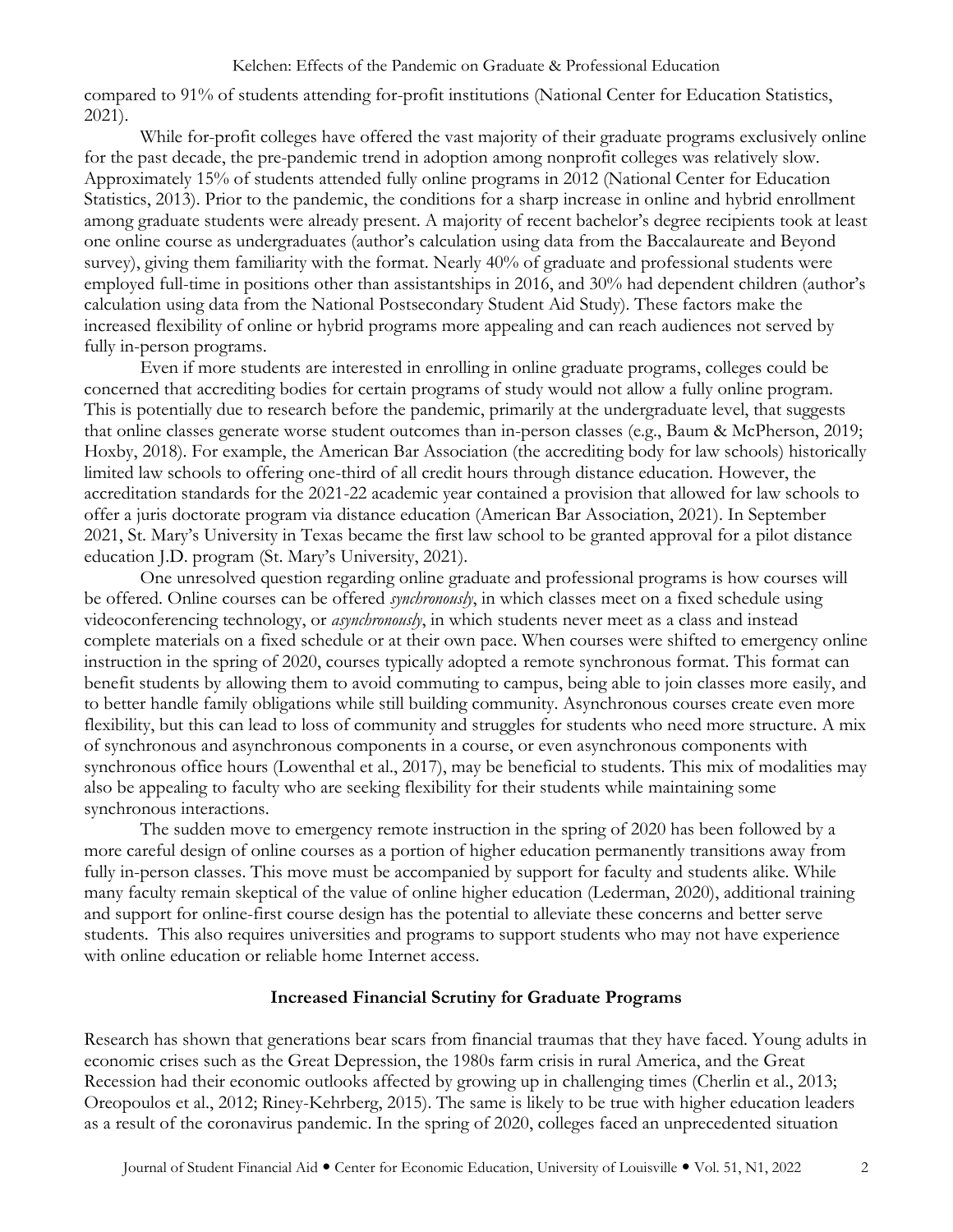#### Cornett and Fletcher: Impacts of COVID on Students with BNI

with having to issue refunds for housing, dining, and parking services along with increases in information technology and campus safety spending. This resulted in a sudden liquidity crunch that forced many colleges to draw down reserves or access lines of credit (Bauman, 2020; National Association of College and University Business Officers, 2020). This experience is likely to dissuade colleges from making large investments in new programs.

Prior to the pandemic, many colleges were already concerned about the financial landscape of the 2020s. Colleges that specialize in serving students straight out of high school are well aware of the decline in the number of high school graduates, which has been occurring in the Northeast and Midwest for decades and will overtake much of the nation in the next decade. At the same time, enrollment of older students fell during much of the 2010s as people chose to return to the workforce over pursuing an education in a strong economy (Bransberger et al., 2020; Grawe, 2018). Colleges were also losing pricing power prior to the pandemic for undergraduate students in particular, with tuition increases moderating and financial aid increasing (National Association of College and University Budget Officers, 2021; Ma et al., 2020). During the pandemic, college tuition prices fell by the largest amount on record (Pickert & Lorin, 2020), further squeezing institutional finances.

The pandemic is likely to accelerate a trend in higher education toward the adoption of responsibility center management (RCM) budgeting models, in which individual units are held accountable for their financial position and can benefit from new initiatives that they introduce if they are successful (Curry et al., 2013). While a few institutions adopted the model prior to the Great Recession, there has been rapid growth in the model in the last decade due to accountability pressures and the diffusion of the concept through several large higher education consulting firms. Although colleges frequently limit how much departmental budgets can change through RCM (Deering & Lang, 2017), there is some evidence that RCM results in increased tuition revenue for colleges (Jaquette et al., 2018).

RCM budget models provide academic units with incentives to offer new graduate programs or expand current offerings, but only if they are profitable within a short period of time. This is crucial because the pandemic had differential effects on enrollment by field of study. Between 2019 and 2020, for example, business enrollment at the graduate level increased by 8.1%, while humanities and engineering enrollment both declined (Zhuo & Gao, 2021a). Large investments in facilities or tenured faculty will be difficult to justify under RCM, but they will also be hard to undertake in general as long-term financial flexibility has become a key focus for colleges. Online graduate programs have an advantage in that few physical expenses are required, and programs that can be staffed by term or adjunct faculty instead of tenured faculty allow programs to be more easily eliminated. Regardless of the modality of the program, colleges and accrediting bodies will more closely scrutinize proposals for new programs and not automatically renew existing programs.

The rise of online program management companies (OPMs), which allow colleges to outsource recruitment, marketing, and other services, make it easier for institutions to start or expand programs (Pelletier, 2018). OPMs state that they allow colleges to serve broader markets and focus on instruction (Finkelstein, 2020), but critics warn about the outsourcing of academics to third-party providers and contracts that take a substantial share of revenue from institutions (Dudley et al., 2021). For example, the collapse of Concordia University in Oregon was precipitated by an OPM contract for graduate programs that required large payments that the university could not afford (Manning, 2020). Going forward, I expect OPMs to play a larger role in the graduate education space, but under contracts that are more favorable to colleges due to economies of scale among OPM providers and increased market competition (Lederman, 2021).

## **Declining International Student Enrollment**

3 Journal of Student Financial Aid · Center for Economic Education, University of Louisville · Vol. 51, N1, 2022 During the late 2010s, approximately one million students attending college in the United States—about six percent of all students—were international students. International student enrollment increased by more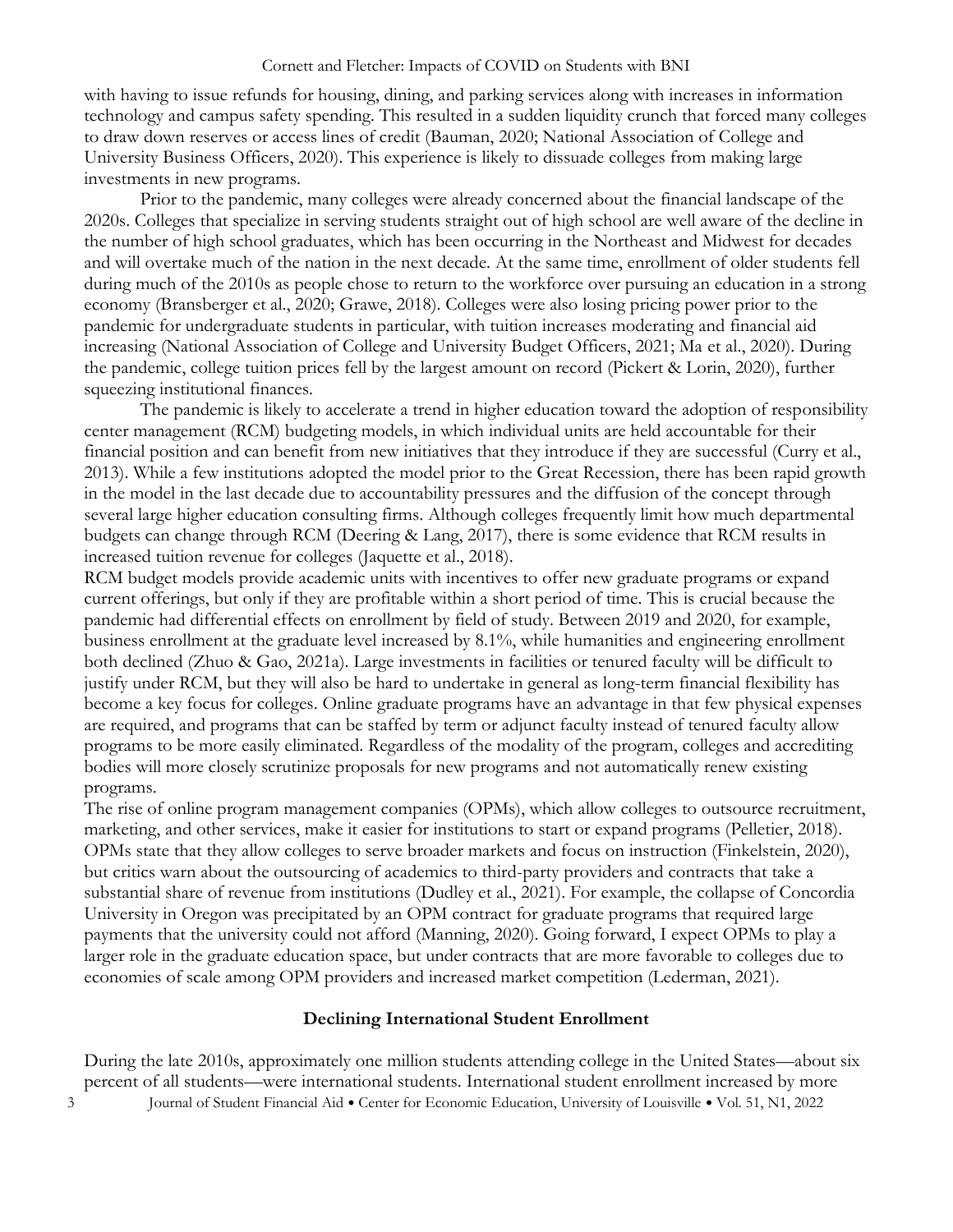than 50% during the 2010s, even as the United States lost market share to Canada and Australia (Mason, 2021). But during the 2020-21 academic year, international student enrollment in the United States fell by 16% while new international student enrollment dropped by 43% (Baer & Martel, 2020). At the undergraduate level, international students are a particularly important revenue source at some colleges, contributing to financial losses.

Graduate and professional education programs in the United States are generally far more reliant on international student enrollment than are undergraduate programs. Nearly one in five graduate students came from other countries in 2019, with higher rates at the most research-intensive universities and in STEM fields (Okahana et al., 2020). The declines in international graduate enrollment mirrored the overall decline in international student enrollment. New master's degree and graduate certificate enrollment fell by 43% in fall 2020, while the number of new international students entering doctoral programs dropped by 26% (Zhou & Gao, 2021b). Total graduate student enrollment increased during the pandemic (National Student Clearinghouse Research Center, 2021), meaning that a surge in domestic enrollment more than made up for the decline in international enrollment.

International graduate student enrollment in the United States is likely to be volatile in the coming years. One concern regards the availability of assistantships, which are particularly important for international PhD students. While only 20% of PhD students who are American citizens received an assistantship in 2016, 56% of international students on visas had assistantships (authors' calculation using data from the National Postsecondary Student Aid Study). As universities place additional scrutiny on program finances as detailed in the previous section, departments will face pressure to reduce the number of assistantships that are not supported by external grants and contracts. This will disproportionately affect international enrollment. Full-pay students will still be welcomed with open arms, but it remains to be seen how the pandemic affected international students' ability to pay.

Another factor that could potentially affect international student enrollment is geopolitical conditions, especially the relationship between China and English-speaking nations that enroll large numbers of Chinese students. Any disputes between China and countries other than the United States could help graduate enrollment in the United States, while tensions between China and the United States could send students to other countries. Australia has recently seen a sharp increase in the number of Chinese students enrolled (Mason, 2021), and they could be the main beneficiary if China allows more students to enroll in other nations. China has greatly improved the quantity and quality of its top-tier research universities over the last several decades through the 985 Project (Zhang et al., 2013), meaning that students could stay home instead of going elsewhere.

Finally, it remains to be seen whether students will be as willing to study in other countries after the pandemic finally ends. Early data suggest that international student applications were generally steady between 2020-21 and 2021-22 (Martel & Baer, 2021), but it is too early to tell the implications for graduate student enrollment in particular. Even within the United States, there are questions as to whether international students may wish to attend universities in areas with low vaccination rates or without vaccine requirements. Research has found that state and local political characteristics were associated with having inperson classes in the fall 2020 semester (Collier et al., 2021), and the vast majority of institutions with vaccine mandates in the fall 2021 semester are in states with Democratic governors. This could result in some institutions seeing increases in international graduate student enrollment, while institutions in other states could lose students.

### **Pressures on Federal Student Loans**

Federal financial aid to graduate students has almost exclusively been in the form of federal student loans, as only undergraduate students are eligible for Pell Grants and federal work-study awards are a small portion of the portfolio. Over the last two decades, federal loans to graduate students have fluctuated between about one-third and one-half of total loan disbursements. Total graduate student borrowing of federal student loans has increased from \$10 billion (in current dollars) during the 1999-2000 academic year to \$35 billion in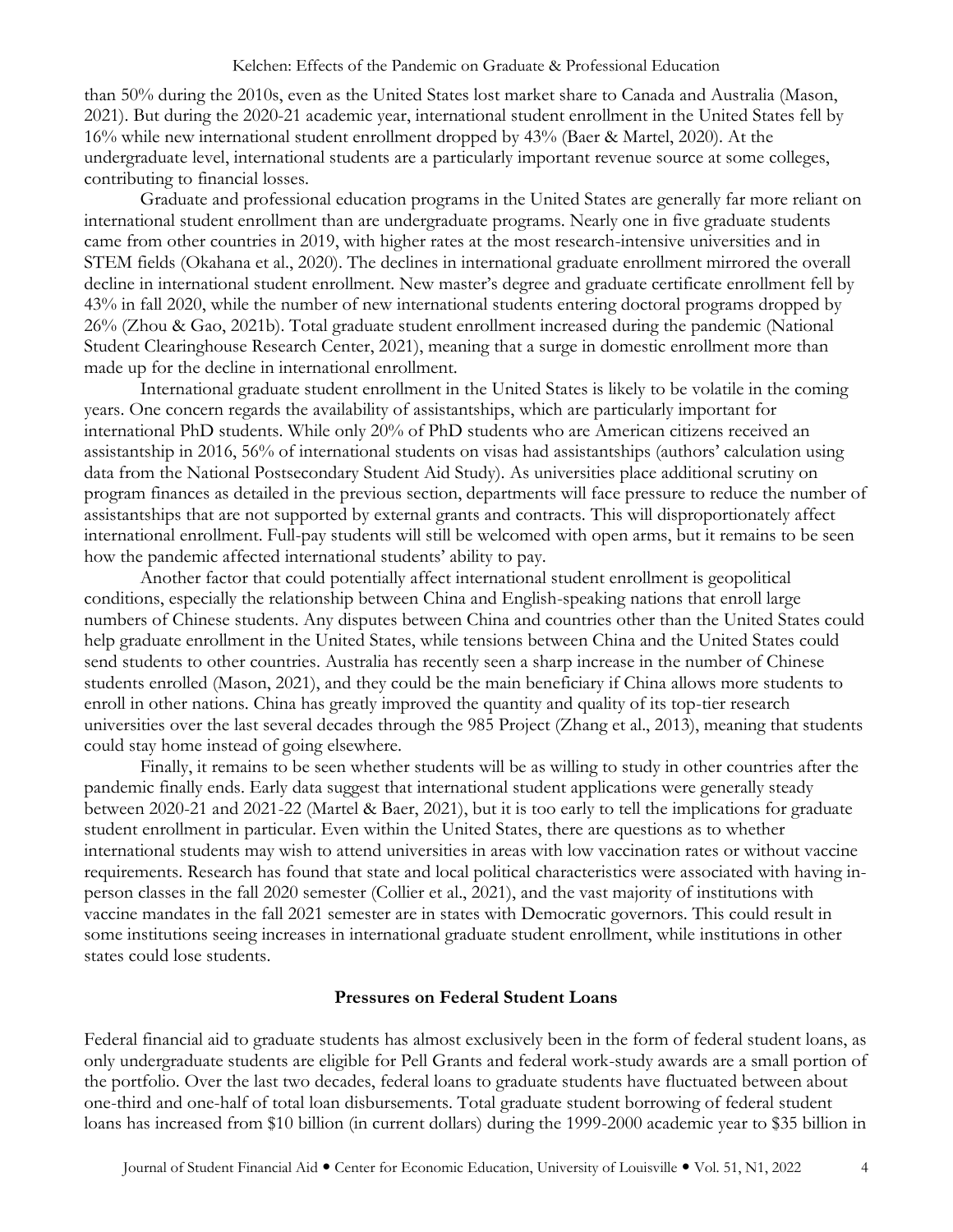#### Cornett and Fletcher: Impacts of COVID on Students with BNI

the 2019-20 academic year (Ma et al., 2020). The availability of federal Higher Education Emergency Relief Fund aid helped provide students with additional grant aid during the pandemic, but the allocation formula is primarily based on undergraduate Pell Grant enrollment (U.S. Department of Education, 2021b).

There have been two major changes to federal student aid policy for graduate and professional students over the past two decades. The first change was the introduction of Grad PLUS loans in 2006, which allowed all graduate and professional students to borrow up to the full cost of attendance in federal loans. This shifted students from private loans to Grad PLUS loans while also expanding access to credit to people who were unable or unwilling to obtain private loans. For example, the share of law students borrowing private loans declined from 33% in 2004 to just five percent in 2012 while 59% of law students had Grad PLUS loans (Kelchen, 2019; Woo & Shaw, 2015).

The second major change was the major expansion of income-driven repayment (IDR) programs beginning in 2007 and occurring throughout the 2010s. Prior to 2007, students attending a select group of colleges could access IDR plans that required them to pay up to 20% of their discretionary income (above 150% of the federal poverty line) for up to 25 years. Legislation in 2007 reduced payments to 15% of discretionary income for 25 years, and subsequent changes in the 2010s reduced payments to as little as 10% of discretionary income for 20 years (Federal Student Aid, n.d.a.). The Biden administration has made reducing payments to as little as five percent of discretionary income a priority in their 2021-22 negotiated rulemaking session (U.S. Department of Education, 2021c).

Another key IDR program is the Public Service Loan Forgiveness (PSLF) program, which allows students working in the public sector or at nonprofit agencies to have their loans forgiven after ten years of payments while working for a qualified employer. Unlike other IDR plans, borrowers under PSLF do not have to pay interest on any forgiven balances (Federal Student Aid, n.d.b.). To this point, the PSLF program has been plagued with confusion about eligibility, the initial lack of a process to certify payments, and a lack of guidance for borrowers and student loan servicers alike (Emrey-Arras, 2018). Only 2.1% of PSLF applicants had their loans forgiven as of April 2021, although that percentage is likely to increase somewhat in the future as more borrowers reach ten years of payments (Federal Student Aid, n.d.c.).

The issue of graduate and professional student debt has gained more attention in recent years for two reasons. The first is high levels of student debt. While undergraduate students face borrowing caps of \$31,000 for dependent students and \$57,500 for dependent students, graduate students can borrow up to the full cost of attendance. As a result, graduate student debt burdens are high except for those who receive graduate assistants. The average student loan balance (including undergraduate loans) was \$246,000 for MD graduates, \$145,500 for JD graduates, and \$98,800 for PhD graduates outside of education in 2015-16 (National Center for Education Statistics, 2021). At the same time, new data from the College Scorecard has highlighted high debt-to-earnings ratios early in the careers of graduate degree recipients. The *Wall Street Journal*'s series on graduate student debt (e.g., Korn & Fuller, 2021) received a great deal of attention from policymakers and the general public, heightening scrutiny of graduate borrowing.

The other key issue is the disproportionate benefit that graduate and professional students are likely to receive from IDR and PSLF. Professional programs such as law schools were key advocates of using PSLF to encourage graduates to pursue lower-paid public-interest jobs (Schrag, 2007), and the typical Grad PLUS borrower who signaled interest in PSLF as of 2017 had \$140,000 in debt (Emrey-Arras, 2018). However, the initial intent of legislation expanding other IDR programs was to exclude Grad PLUS loans from forgiveness outside of PSLF, but this was changed by a likely drafting error in regulations (Shireman, 2017). Because debt burdens are so high for graduate students, about 15% of total disbursements between 2010 and 2017 are expected to be forgiven for graduate students relative to five percent for undergraduate students (Karamcheva et al., 2020). This has raised questions about whether graduate programs are taking advantage of IDR and PSLF by increasing prices, although my research examining professional programs finds that not to be the case (Kelchen, 2019; 2020).

5 Journal of Student Financial Aid Center for Economic Education, University of Louisville Vol. 51, N1, 2022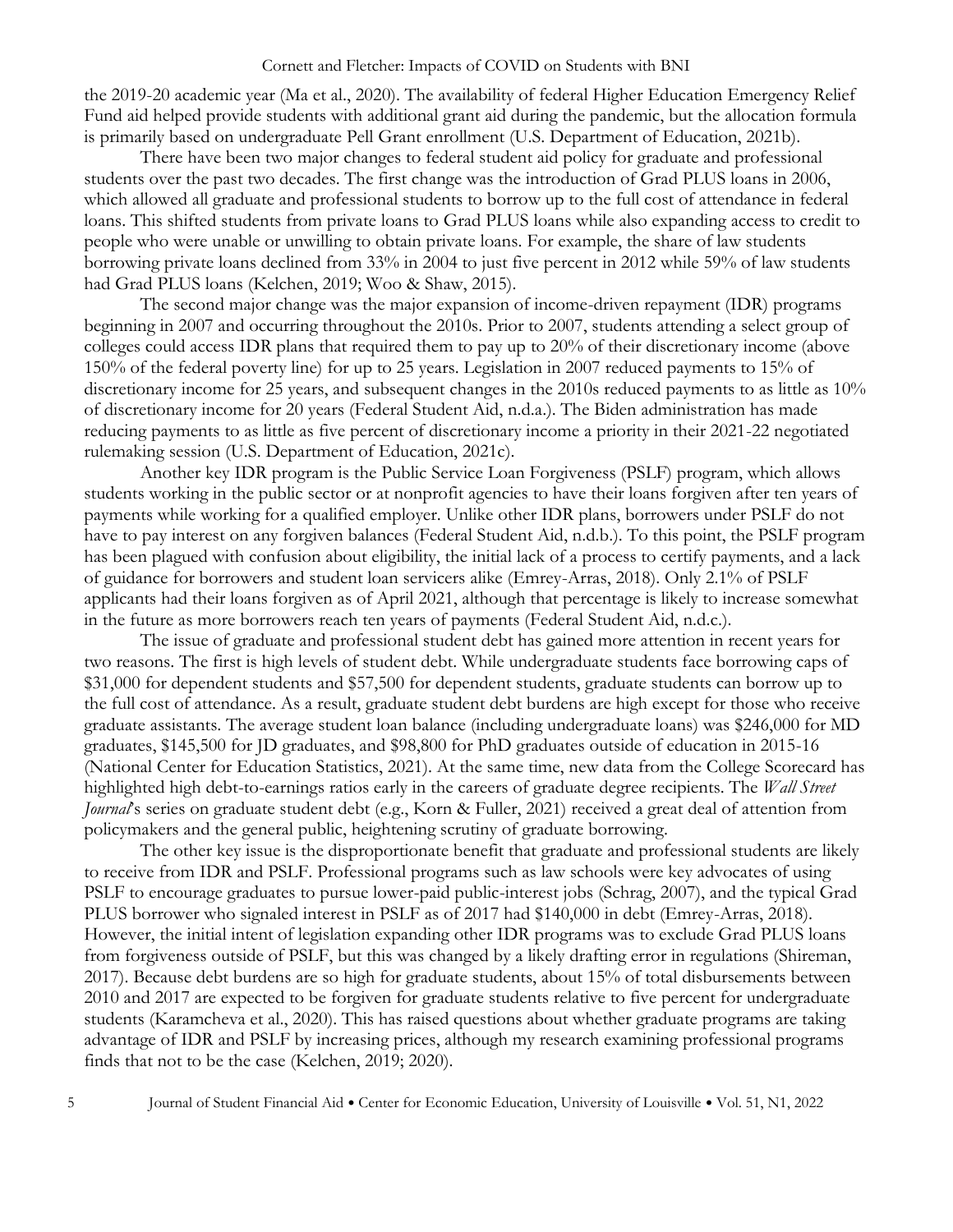#### Kelchen: Effects of the Pandemic on Graduate & Professional Education

In the next decade, I expect members of Congress and the U.S. Department of Education to pursue efforts to limit the benefits that graduate and professional students currently receive from the federal student loan program. If PSLF continues to exist in its current form, it will probably continue to treat graduate students the same as undergraduate students. But limits on graduate student borrowing are a real possibility, especially as the federal government consistently overestimates the proceeds they expect to receive from the loan portfolio (Emrey-Arras, 2017; U.S. Department of Education, 2021a). This would create additional opportunities for private student loans, whether through traditional loans or the upstart income share agreement market. If students are unable to access credit, it could adversely affect access to graduate and professional education.

Finally, although federal student loan repayments have been suspended since March 2020 as a result of the pandemic, I expect that repayment will resume at some point because of rising costs to taxpayers and an unwillingness to have a blanket forgiveness of student loan debt. If there is widespread student loan forgiveness, the amount forgiven will only be a small fraction of what many graduate and professional students currently owe the federal government. Additionally, since most affordability proposals are focused on undergraduate education, graduate student debt will begin climbing again immediately after any forgiveness takes place.

#### **Conclusion**

Compared to undergraduate education, graduate and professional education came through the pandemic in relatively good shape. Yet pandemic-era challenges have the potential to linger for years to come and reshape large portions of graduate and professional education. In this article, I shared my thoughts about four key challenges that may not have been as prominent during the pandemic but will rise in importance during the 2020s. Graduate education in the United States is generally in a strong position, but challenges are coming for the sector and it is crucial for the higher education community to be aware of them.

And as a closing note, I am deeply concerned about issues of workload equity, burnout, and fatigue that are affecting staff and faculty at institutions around the country (McClure, 2021). In an era of centering diversity, equity, and inclusion, colleges and universities face a reckoning about how their own practices affect employees as well as students. The rising pressures facing graduate education create incentives to ignore longstanding equity concerns and to simply replace employees when they burn out or have family obligations. Instead of doing that, institutional leaders need to closely examine their policies and practices to keep and retain talented individuals who are needed to guide programs through upcoming challenges.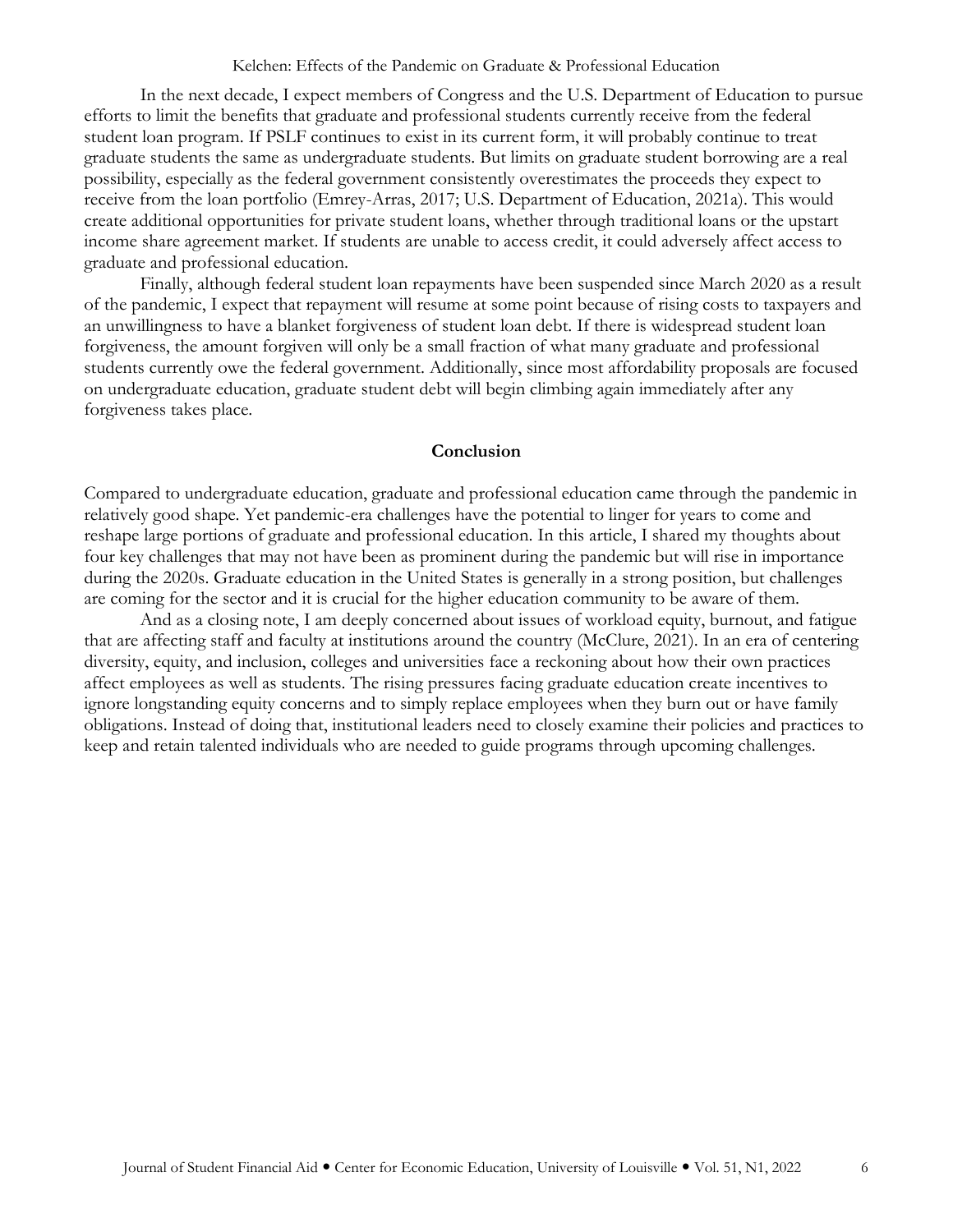## Cornett and Fletcher: Impacts of COVID on Students with BNI

## **References**

American Bar Association (2021). *Standards and rules of procedures for approval of law schools.* Author. Baer, J., & Martel, M. (2020). *Fall 2020 international student enrollment snapshot.* Institute of International Education.

Baum, S., & McPherson, M. (2019). The human factor: The promise and limits of online education. *Daedalus, 148*(4), 235-254.

Bauman, D. (2021, February 5). A brutal tally: Higher ed lost 650,000 jobs last year. *The Chronicle of Higher Education.* Retrieved from [https://www.chronicle.com/article/a-brutal-tallyhigher-ed-lost-650-000-jobs-last](https://www.chronicle.com/article/a-brutal-tallyhigher-ed-lost-650-000-jobs-last-year)[year.](https://www.chronicle.com/article/a-brutal-tallyhigher-ed-lost-650-000-jobs-last-year)

Bauman, D. (2020, April 1). Coronavirus has choked off revenues for private colleges. How much cash do they have on hand? *The Chronicle of Higher Education*. Retrieved from [https://www.chronicle.com/article/coronavirus-has-choked-off-revenues-for-private-colleges-how-much](https://www.chronicle.com/article/coronavirus-has-choked-off-revenues-for-private-colleges-how-much-cash-do-they-have-on-hand/)[cash-do-they-have-on-hand/.](https://www.chronicle.com/article/coronavirus-has-choked-off-revenues-for-private-colleges-how-much-cash-do-they-have-on-hand/)

Bransberger, P., Galkenstern, C., & Lane, P. (2020). *Knocking at the college door: Projections of high school graduates.*  Western Interstate Commission for Higher Education.

Cherlin, A., Cumberworth, E., Morgan, S. P., & Wimer, C. (2013). The effects of the Great Recession on family structure and fertility. *The ANNALS of the American Academy of Political and Social Science, 650*(1), 214- 231.

Collier, D. A., Fitzpatrick, D., Dell, M., Snideman, S., Marsicano, C. R., Kelchen, R., & Wells, K. E. (2021). We want you back: Uncovering the influences on in-person instructional operations in fall 2020*. Research in Higher Education*. doi: 10.1007/s11162-021-09665-5.

Curry, J. R., Laws, A. L., & Strauss, J. C. (2013). *Responsibility center management: A guide to balancing academic entrepreneurship with fiscal responsibility.* National Association of College and University Business Officers.

Deering, D., & Lang, D. W. (2017). Responsibility center budgeting and management "lite" in university finance: Why is RCB/RCM never fully deployed? *Planning for Higher Education, 45*(3), 94-109.

Dudley, T., Hall, S., Acosta, A., & Laitinen, A. (2021). *Outsourcing online higher ed: A guide for accreditors.* The Century Foundation.

Emrey-Arras, M. (2018). *Public service loan forgiveness: Education needs to provide better information for the loan servicer and borrowers.* Government Accountability Office Report GAO-18-547.

Federal Student Aid (n.d.a.). *Income-driven repayment plans*. Retrieved from [https://studentaid.gov/manage](https://studentaid.gov/manage-loans/repayment/plans/income-driven)[loans/repayment/plans/income-driven.](https://studentaid.gov/manage-loans/repayment/plans/income-driven)

Federal Student Aid (n.d.b.). *Public service loan forgiveness (PSLF)*. Retrieved from [https://studentaid.gov/manage-loans/forgiveness-cancellation/public-service.](https://studentaid.gov/manage-loans/forgiveness-cancellation/public-service)

7 Journal of Student Financial Aid · Center for Economic Education, University of Louisville · Vol. 51, N1, 2022 Federal Student Aid (n.d.c.). *Student aid data*. Retrieved from [https://studentaid.gov/data-center/student.](https://studentaid.gov/data-center/student)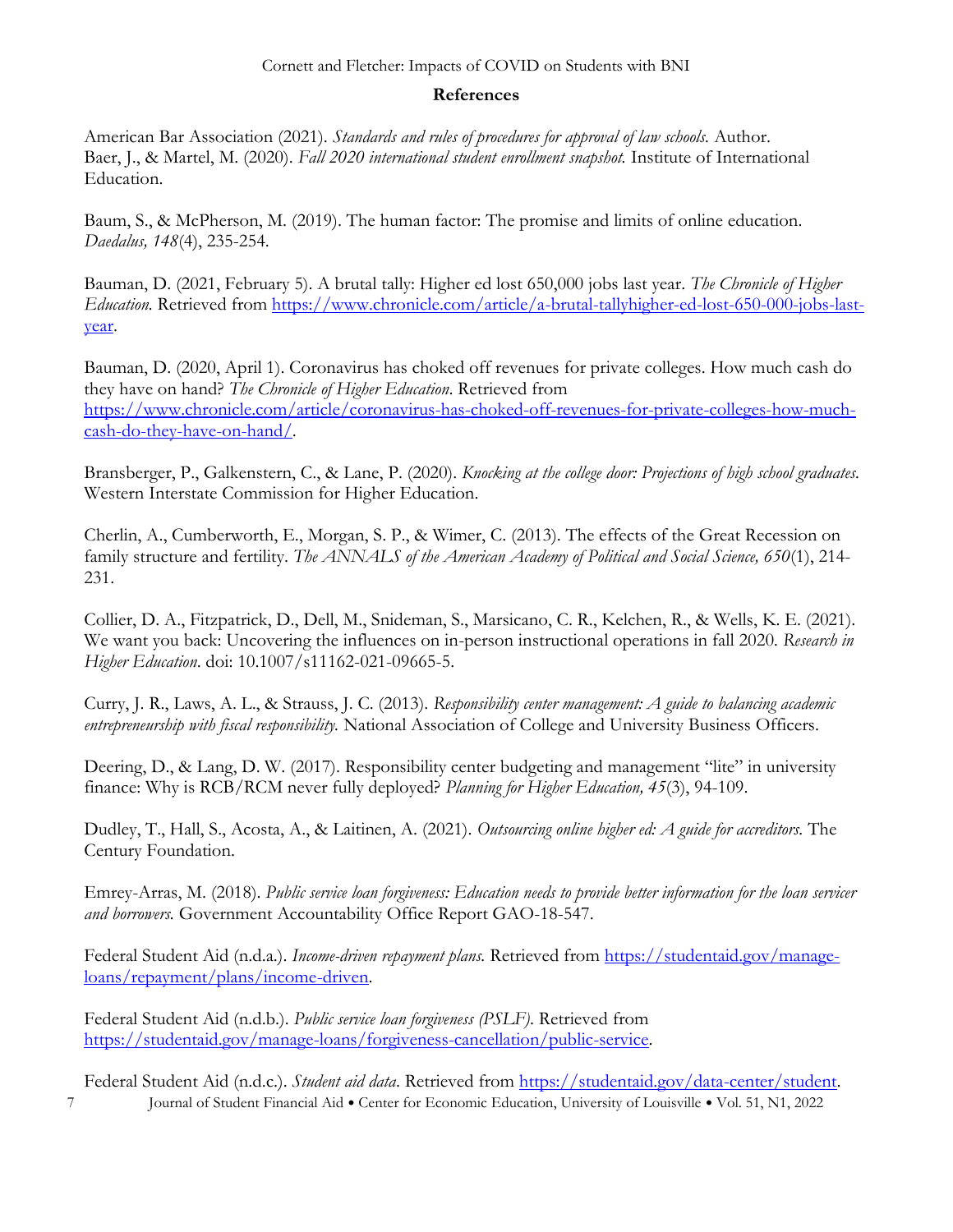Finkelstein, G. (2020, December 17). Third-party OPM providers: When are they the right choice? *Wiley Education Services.* Retrieved from [https://edservices.wiley.com/opm-online-higher-education/.](https://edservices.wiley.com/opm-online-higher-education/)

Grawe, N. D. (2018). *Demographics and the demand for higher education*. Johns Hopkins University Press.

Hoxby, C. M. (2018). Online postsecondary education and labor productivity. In C. R. Hulten and V. A. Ramey (Eds.), *Education, skills, and technical change: Implications for future US GDP growth* (pp. 401-460). University of Chicago Press.

Jaquette, O., Kramer, D. A., & Curs, B. R. (2018). Growing the pie? The effect of responsibility center management on tuition revenue. *The Journal of Higher Education, 89*(5), 637-676.

Karamcheva, N., Perry, J., & Yannelis, C. (2020). *Income-driven repayment plans for student loans.* Congressional Budget Office Working Paper 2020-02.

Kelchen, R. (2019). An empirical examination of the Bennett hypothesis in law school prices. *Economics of Education Review, 73*, Article 101915.

Kelchen, R. (2020). Does the Bennett hypothesis hold in professional education? An empirical analysis. *Research in Higher Education, 61*, 357-382.

Kelchen, R., Ritter, D., & Webber, D. (2021). *The lingering fiscal effects of the COVID-19 pandemic on higher education.* Federal Reserve Bank of Philadelphia Consumer Finance Institute Discussion Paper 21-01. Korn, M., & Fuller, A. (2021, July 8). 'Financially hobbled for life': The elite master's degrees that don't pay off. *The Wall Street Journal*. Retrieved from [https://studentaid.gov/data-center/student.](https://studentaid.gov/data-center/student)

Lederman, D. (2020, October 6). Faculty confidence in online learning grows. *Inside Higher Ed*. Retrieved from [https://www.insidehighered.com/digital-learning/article/2020/10/06/covid-era-experience](https://www.insidehighered.com/digital-learning/article/2020/10/06/covid-era-experience-strengthens-faculty-belief-value-online)[strengthens-faculty-belief-value-online.](https://www.insidehighered.com/digital-learning/article/2020/10/06/covid-era-experience-strengthens-faculty-belief-value-online)

Lederman, D. (2021, September 14). Online program companies publish data, hoping to win over critics. *Inside Higher Ed*. Retrieved from [https://www.insidehighered.com/news/2021/09/14/online-program](https://www.insidehighered.com/news/2021/09/14/online-program-companies-publish-data-try-sway-critics)[companies-publish-data-try-sway-critics.](https://www.insidehighered.com/news/2021/09/14/online-program-companies-publish-data-try-sway-critics)

Lowenthal, P. R.; Dunlap, J. C. & Snelson, C. (2017). Live synchronous web meetings in asynchronous online courses: Reconceptualizing virtual office hours. *Online Learning, 21*(4), 177-194.

Ma, J., Pender, M., & Libassi, C. (2020). *Trends in college pricing and student aid 2020.* College Board. Manning, J. (2020, April 21). Concordia University parent sued for \$302 million; online education firm HotChalk claims it was defrauded. *The Oregonian*. Retrieved from

[https://www.oregonlive.com/education/2020/04/online-education-firm-sues-concordia-university-parent](https://www.oregonlive.com/education/2020/04/online-education-firm-sues-concordia-university-parent-for-302-million-claims-it-was-defrauded.html)[for-302-million-claims-it-was-defrauded.html.](https://www.oregonlive.com/education/2020/04/online-education-firm-sues-concordia-university-parent-for-302-million-claims-it-was-defrauded.html)

Martel, M., & Baer, J. (2021). *Preparing for the future: The path forward for international educational exchange.* Institute for International Education.

Mason, L. (2021). *International student mobility flows and COVID-19 realities.* Institute for International Education.

McClure, K. (2021, September 27). Higher ed, we've got a morale problem—and a free t-shirt won't fix it. *EdSurge.* Retrieved from [https://www.edsurge.com/news/2021-09-27-higher-ed-we-ve-got-a-morale](https://www.edsurge.com/news/2021-09-27-higher-ed-we-ve-got-a-morale-problem-and-a-free-t-shirt-won-t-fix-it)[problem-and-a-free-t-shirt-won-t-fix-it.](https://www.edsurge.com/news/2021-09-27-higher-ed-we-ve-got-a-morale-problem-and-a-free-t-shirt-won-t-fix-it)

National Association of College and University Budget Officers (2020, June 4). *Flash poll results: Liquidity concerns.* Retrieved from [https://www.nacubo.org/Research/2020/COVID-](https://www.nacubo.org/Research/2020/COVID-19%20Research/May%2026%20Flash%20Poll)[19%20Research/May%2026%20Flash%20Poll.](https://www.nacubo.org/Research/2020/COVID-19%20Research/May%2026%20Flash%20Poll)

National Association of College and University Budget Officers (2021). *2020 tuition discounting study.* Author. National Center for Education Statistics (2013). *Digest of education statistics.* U.S. Department of Education. National Center for Education Statistics (2021). *Digest of education statistics.* U.S. Department of Education. National Student Clearinghouse Research Center (2020, December). *Current term enrollment estimates: Fall 2020.* Author.

National Student Clearinghouse Research Center (2021, May). *Current term enrollment estimates: Spring 2021.*  Author.

Okahana, H., Zhuo, E., & Gao, J. (2020). *Graduate enrollment and degrees: 2009 to 2019.* Council of Graduate Schools.